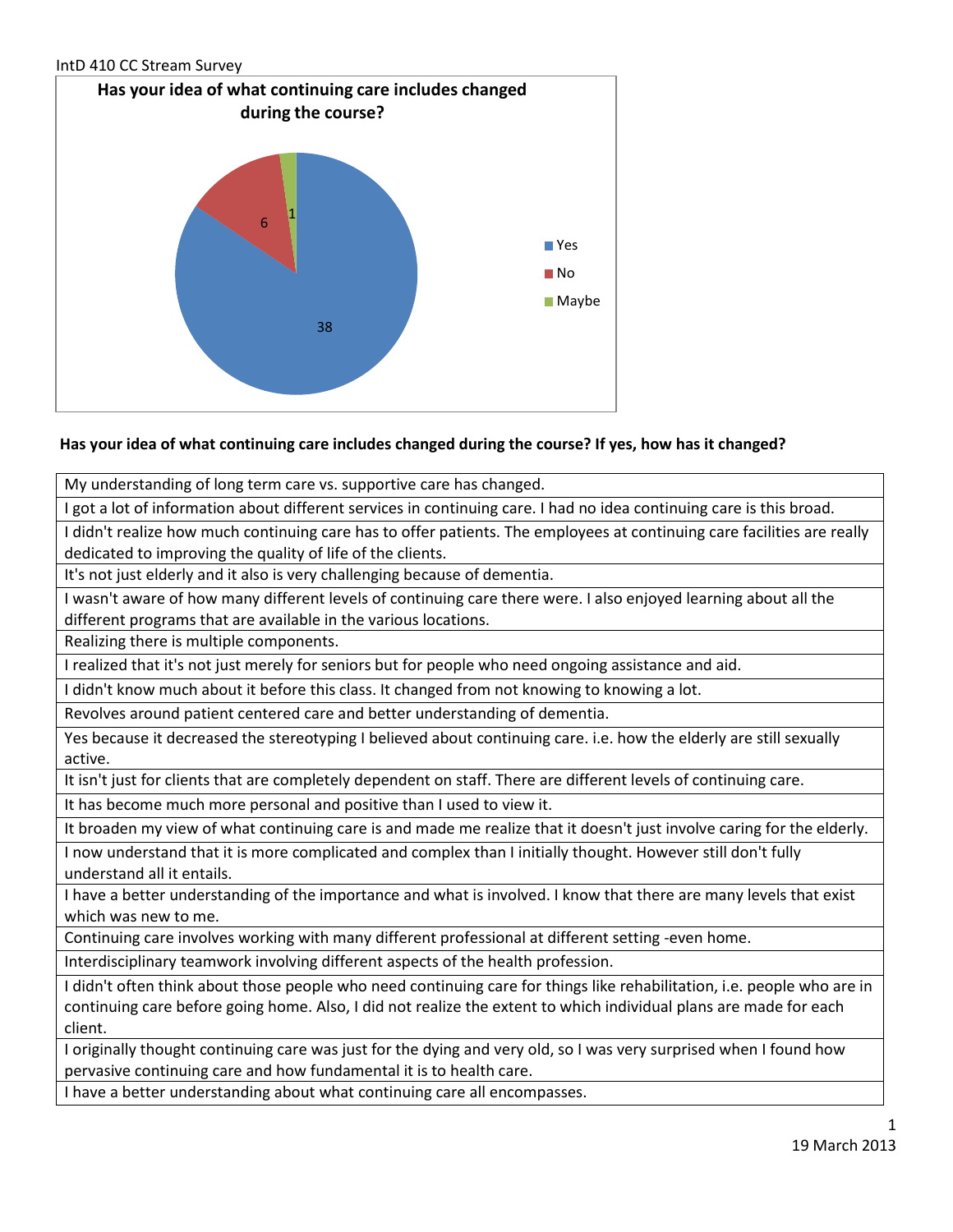I'm more aware of the subsystems of CC and issues that are of concern when working there.

I thought that it was all just old people, but it could be anyone.

I have realized there is more to harm reduction in continuing care.

I did not know much about continuing care before the class started. Now I am generally just more knowledgeable. I wasn't aware of the different levels of facilities.

At first I didn't know what continuing care meant. Afterwards I learned a lot about dementia and human sexuality.

I learned that there are multiple levels of continuing care based on the specific needs of the patient.

I have a better idea of what types of clients I could come in contact with i.e. dementia.

I learned more about different forms of continuing care. I also learned more about some of the issues dealt with in continuing care such as sexuality, dementia, and harm reduction.

I've learned a lot more about the levels of continuing care, as well as the people who live at these facilities.

I do have previous experience in continuing care so I had a general idea, but I did learn new things about this patient group.

I thought it was only for older adults (65+ years old) but now I know it's not.

I didn't realize how involved different professions were for continuing care and harm reduction practices.

I always thought it was just for older adults.

Gave me a good idea of what I might be dealing with and how to professionally deal with it.

The role of professions in continuing care was more comprehensive than I originally thought.

Didn't know much about OTs and their role.

When I thought of continuing care, I used to only think of nursing homes. I now realize it is a much broader category.

More knowledge of OT and other discipline specific concerns in continuing care.

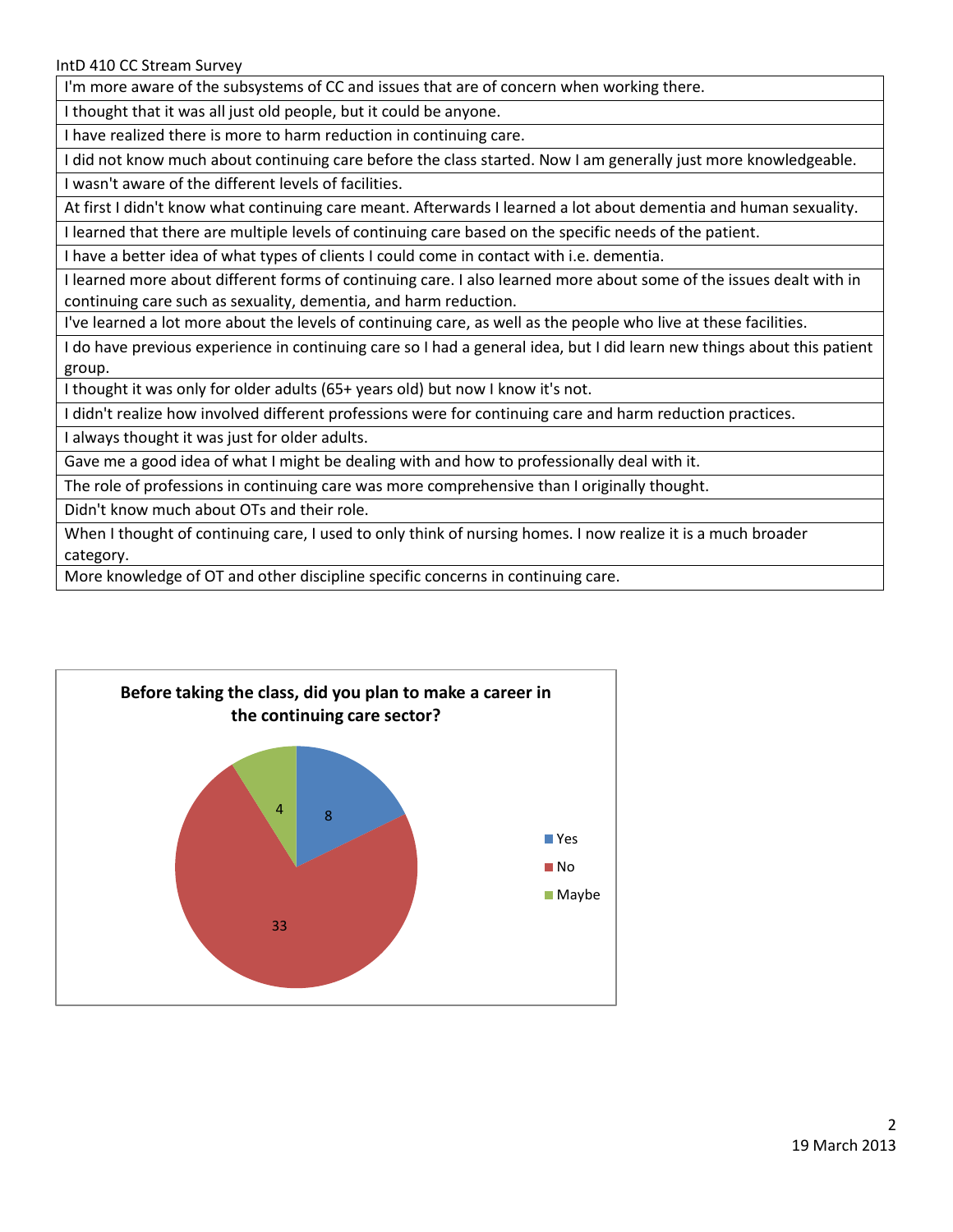

# **Since taking the class, do you plan on making a career in the continuing care sector? Why or why not?**

Unsure Not a real career, but I'd like to work voluntarily in continuing care services. I think working in a continuing care facility that has a pharmacy on the premises would enhance my ability to be actively involved in patient care and give me more opportunities to have an impact on patient lives. I'm interested most in dermatology. I enjoy working with geriatric clients who primarily makeup continuing care. I learned a lot about the different levels of continuing care and I could see myself enjoying working in any of those levels. Possibly. I'm not sure. I think that there are a variety of ways that I as a nurse can use the skills and practice I've learned in this field. I love clinical placements there and it is just too tough. I admire those who do work in it. It's a lot of work and the dependency people have on others is hard to deal with. Want to work with kids. Doesn't interest me as much as other sectors available in nursing. My interest lies primarily in pediatrics. I am still not aware of if physicians play a major role in continuing care other than being referred to. I do not have a passion towards this sector. I will see where my career takes me! I think it will be a very good opportunity to join this interesting work setting. It is just not the area which I am interested in working - I have had a previous bad experience working in a long term care facility and have been turned off ever since. I would not consider it my first choice but I would be more open to taking a job in continuing care. I prefer working with children and specific mental health populations. I would be open considering it. I was not aware of the opportunities before. I like the idea of helping people transition between acute care, home care and continuing care facilities to ensure the continuity of care received, thus improving health outcomes. I am still undecided on this matter. Continuing care is so ubiquitous in health care and plays a fundamental role in the health management of many patients across Alberta, so if I want to be in the business of healing people, I have to think about continuing care.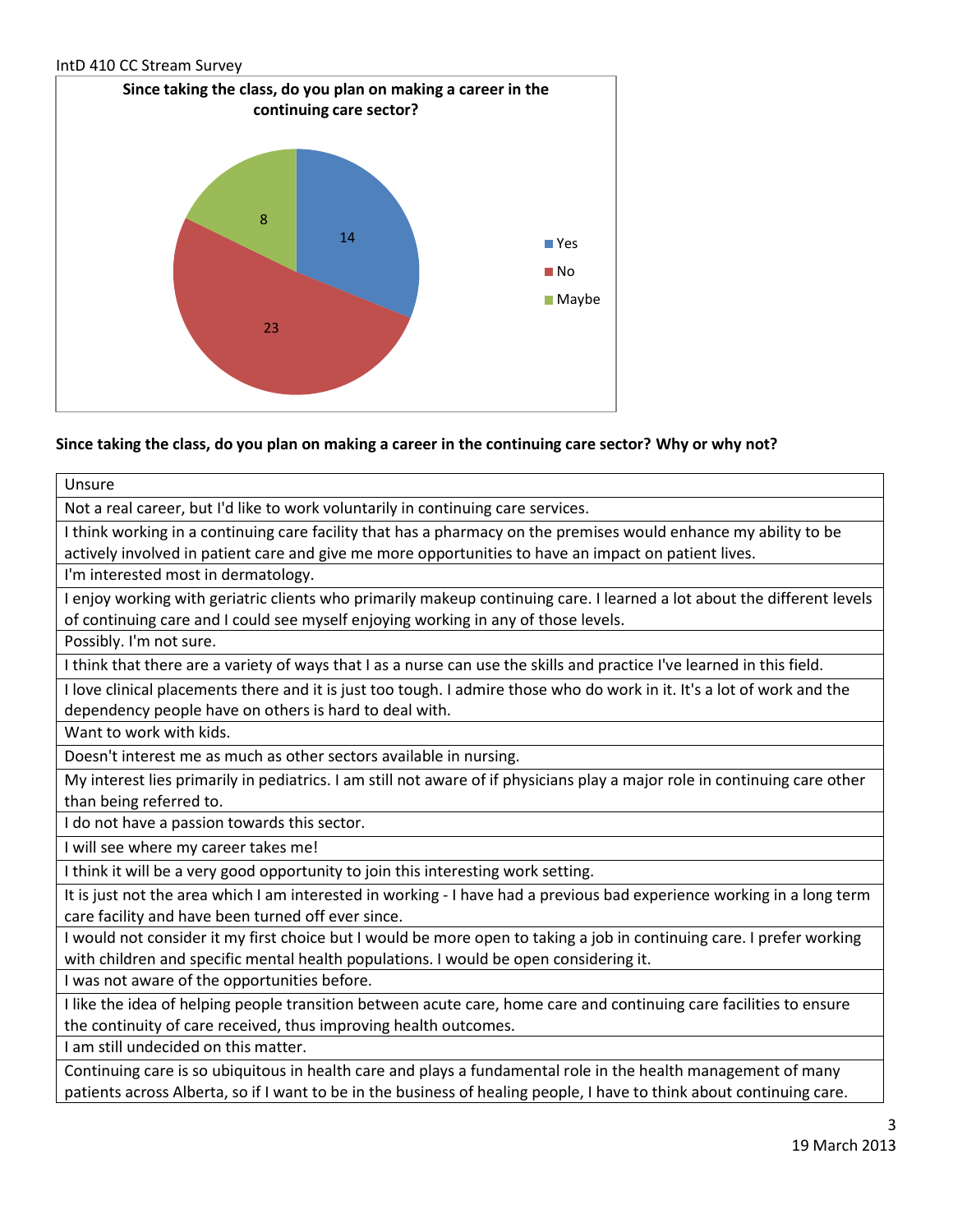I'm not sure I want to deal solely with patients in continuing care. I would rather see a variety of things in my medical practice.

I have always been interested in working with seniors, I know that it's not just seniors in continuing care, but that is one place I would come in contact with seniors.

Over the semester continuing care has seemed more interesting. This was more influenced by my nursing clinical however, and complemented by this course.

I enjoy working with the geriatric population and those who require long term care.

I do not think that it is interesting, but I don't think that it would be a good fit for me.

I do like continuing care and being able to help people on an on-going basis but I don't feel like it is something that I would want to pursue a career in.

Doctors do not appear to play a large role in continuing care. Plus, I think my interests lie in a different patient population.

Continuing care is not my main interest, I was to work in public health.

Although pharmacy is often involved with continuing care, I do not have full intentions of making a career in continuing care sector specifically. This may change with time.

I always planned on being a community health nurse.

I am planning on working in either a community or hospital pharmacy. However, I will definitely consider continuing care if the opportunity arises.

Maybe in the far future, however I prefer to work with people who are not as close to death.

I'm still not sure what career path I am taking. However learning more about continuing care will allow me to make a more informed decision.

It's exactly where I've always wanted work. After this class, my desire to work in the sector has only grown.

I do find this patient demographic interesting but I'm not sure how well I can deal with issues like dementia which compromise patients mental state -can be difficult.

It is very interesting, many complex situations.

The nursing aspect of continuing care shows lots of care and client-centered practices that I really admire and want to integrate into my own practice.

I want to have a career in Occupational Therapy at a continuing care facility.

I don't need to work specifically in long term care but I would be happy to work there.

Not at this time, but it is a consideration for the future.

My passion lies in mental health although I would not object to working in continuing care in the future.

N/A

N/A

I appreciate it is an important field but I would find it stressful to deal with individuals whose health is continually declining.

It seems to be very fitting for an OT to work in continuing care and I have already considered this sector as a career but since taking the class it now seems more fitting.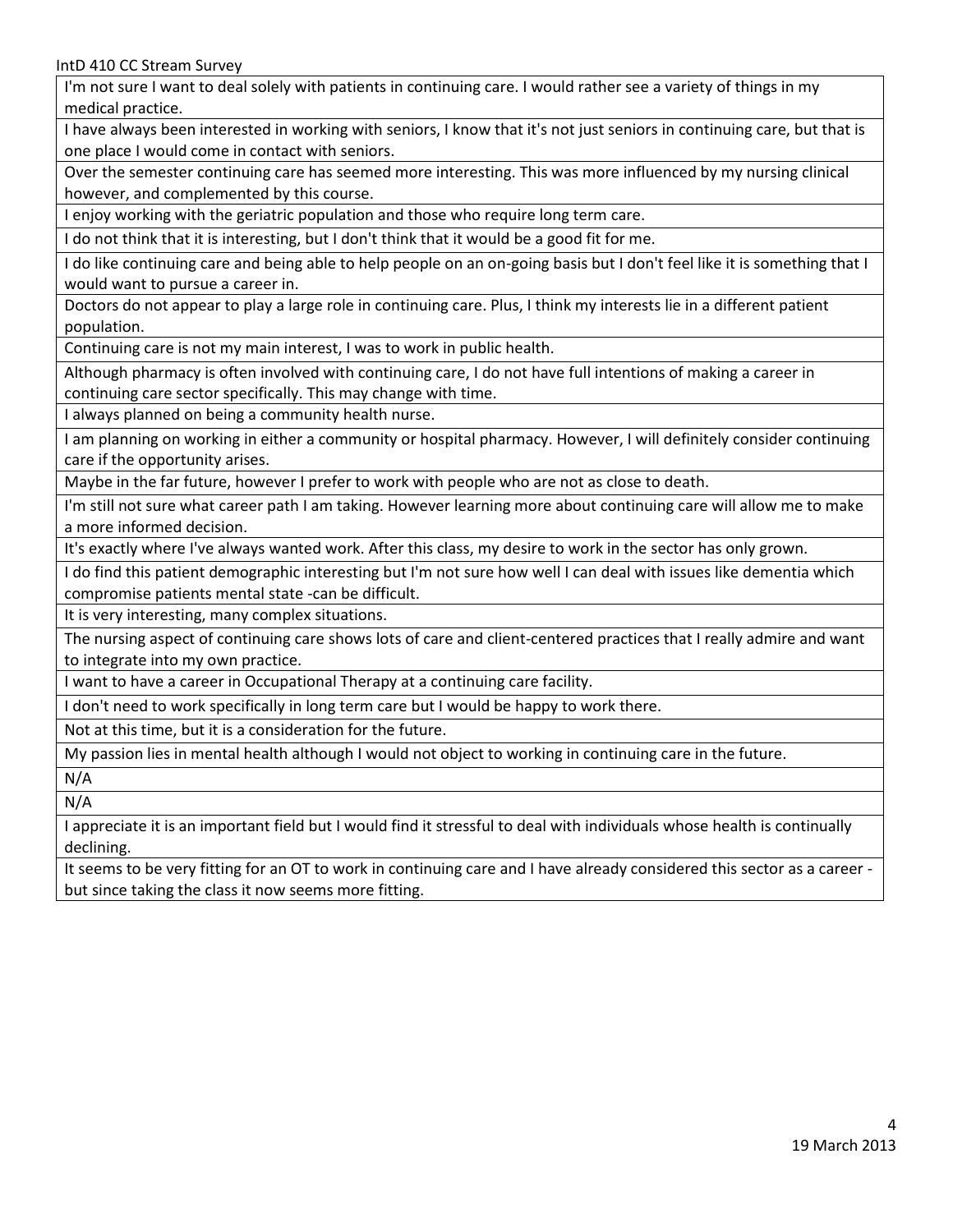

# **Would you recommend the IntD410 Continuing Care Stream to classmates? Why or why not?**

You learn a lot of new information to use in clinical.

It helps us have a new perspective through our future career.

I enhanced my knowledge of continuing care, had exposure to many unique learning opportunities, and really enjoyed the course. The facilities were all wonderful as well.

I really enjoyed INTD410 because it gave me the opportunity to see how other health professionals work through client cases and how the team can work together to best serve a patient.

I found it a good way to learn how to collaborate with other professionals; it will help for when we get into the actual workplace.

It's a good way to practice communication skills within a health professional team.

We had a lot of good guest lectures and information provided.

Helped with intersectorial cooperation/working as a team.

You have the opportunity to learn a lot and understand continuing care in a whole new level, while still teaching us to work together.

There wasn't much emphasis on experience-based learning. Just lectures and TOSCE.

Not unless they are interested in it.

It was good to have a specialized topic.

It is time well spent and lots of opportunity to practice team interaction.

I would if it was an area they were interested in working. However, if they were not I would only recommend it if more time was spent in class actually learning in more detail what continuing care is! i.e. more than one class.

It was a valuable experience and covered some interesting topics. I have heard it was much better run than the general stream.

The patient interactions were helpful.

Very unique experience working with other professions.

I did enjoy learning about continuing care along with learning the traditional INTD curriculum.

It was not at all what I expected, but it turned out to be extremely informative and made me look at issues like dementia which I would probably shy away from normally.

I didn't find it very interesting.

I found that being in a specialized stream of INT D 410 was more interesting (from what I've heard from others)